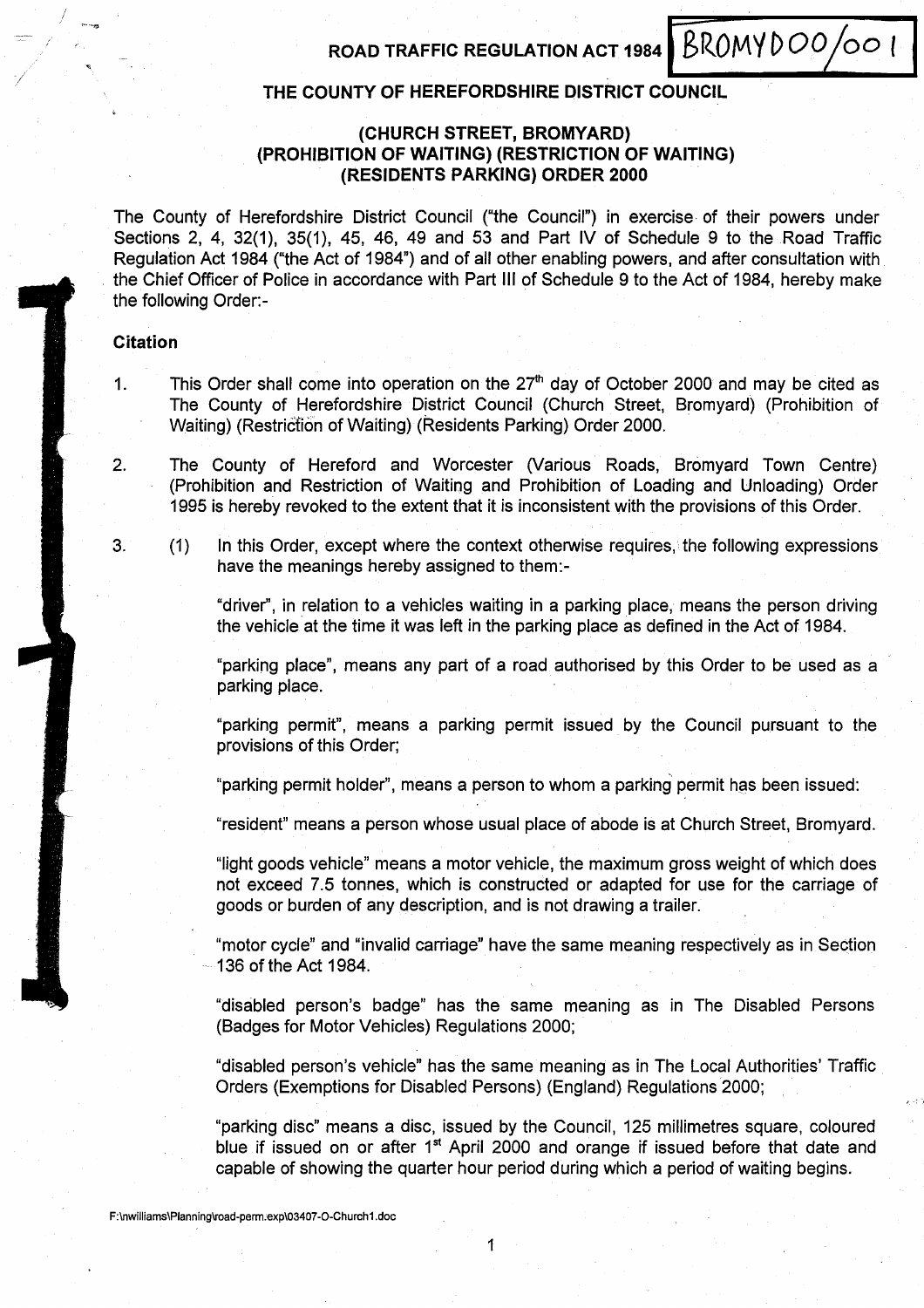"owner", in relation to <sup>a</sup> vehicle, means the person by whom such vehicle is kept and used.

"passenger vehicle" means a motor vehicle (other than a motor cycle or invalid carriage) constructed solely for the carriage of passengers and their effects and adapted to carry not more than twelve passengers exclusive of the driver, and not drawing a trailer.

- (2) For the purpose of this Order a vehicle shall be regarded as displaying
	- (a) a disabled person's badge in the relevant position, when:-
		- $(i)$  in the case of a vehicle fitted with a dashboard or fascia panel, the badge is exhibited thereon so that the front of the badge is legible from outside the vehicle; and
		- (ii) in the case of a vehicle not fitted with a dashboard or fascia panel, the badge is exhibited in a conspicuous position on the vehicle so that the front of the badge is legible from outside the vehicle.
	- (b) a parking disc in the relevant position, when:-
		- 0) in the case of a vehicle fitted with a dashboard or fascia panel, the disc is exhibited thereon so that the quarter-hour period during which the period of waiting began is legible from outside the vehicle; and
		- (ii) in the case of a vehicle not so fitted, the disc is exhibited in a conspicuous position on the vehicle so that the front of the badge is legible from outside the vehicle.

#### Prohibition of Waiting of Vehicles

4. Save as provided in Article 14 of this Order no person shall, except upon the direction or with the permission of a police officer or traffic warden in uniform cause or permit any vehicle to wait at any time on those lengths of road specified in Schedule <sup>1</sup> to this Order and which for the purposes of identification only are shown on the enclosed plan.

#### Designation of Parking Places

5 . Each of the parts of the road specified in Schedules 2 and 3 and shown for identification purposes only on the said plan to this Order is authorised to be used, subject to the following provisions of this Order as a parking place for vehicles on such days and during such hours as specified in relation to that part in the said Schedules 2 and 3.

#### Power to Suspend Prohibition of Parking and Restriction of Waiting and Residents Parking

- 6 . Nothing in Article 4 and 5 of this Order:
	- by order or otherwise on the occasion of any public procession, rejoicing or illumination, or where the streets are thronged or liable to be obstructed, to close any parking place; or (a) shall restrict the power of the local authority, for preventing obstruction of the streets,
	- (b) shall authorise the use of any part of the road so as unreasonably to prevent access to any premises adjoining the road, or the use of the road by any person entitled to the use of thereof, or so as to be a nuisance.

F:\nwilliams\Planning\road-perm .exp\03407-O-Churchl .doc

 $\overline{2}$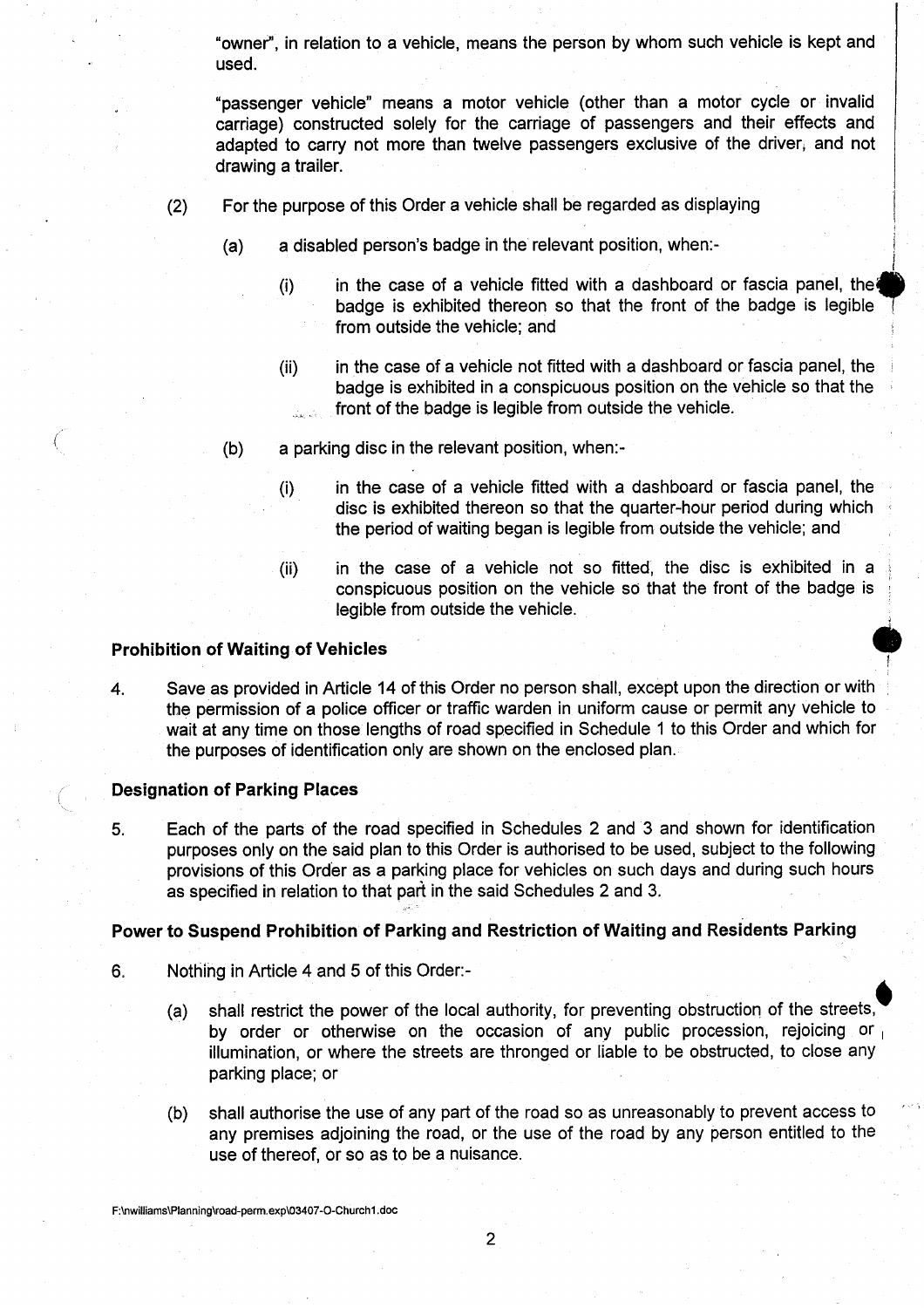# Vehicles for which Parking Places are Designated

- 7 Where in Schedule 3 to this Order a parking place is described as available for vehicles of a specified class or in a specified position, the driver of a vehicle shall not permit it to wait in that parking place:-
	- (a) unless it is of the specified class;
	- (b) in a position other than that specified.

#### Use of Parking Place

rn Ig I's

th. to l  $or$ 

e.

٠e

e  $\mathbf h$ 

Ŀ

Ŀ Ŀ νf.

to ie

 $\mathbf{s},$ Эr ηy

- e 8. A driver of a vehicle shall not use a parking place:-
	- (a) so as unreasonably to prevent access to any premises adjoining the road, or the use of the road by other persons entitled to do so, or so as to be a nuisance:
- e (b) when for preventing obstruction of the streets the local authority shall by order or otherwise made on the occasion of any public procession, rejoicing or illumination or when the streets are thronged or liable to be obstructed have closed that parking place and exhibited notice of such closing on or near the parking place.
	- 9. The driver of a motor vehicle using a parking place shall stop the engine as soon as the vehicle is in position in the parking place, and shall not start the engine except when about to change the position of the vehicle in or to depart from the parking place.
- a 10. No person shall use a vehicle, while it is in a parking place, in connection with the sale of<br>is any article to persons in or near the parking place or in connection with the selling or offering any article to persons in or near the parking place or in connection with the selling or offering for hire or his skill or services .
	- <sup>11</sup> . When a vehicle is left in a parking place in contravention of any of the provisions contained in paragraphs (a) or (b) of Article 7 of this Order a police constable in uniform, traffic warden or a person authorised in that behalf by the Council may remove the vehicle or arrange for it to be removed from that parking place.
	- 12. Any person moving a vehicle by virtue of the last preceding Article of this Order may do so by towing or driving the vehicle or in such other manner as he may think necessary and may take such measures in relation to the vehicle as he may think necessary to enable him to remove it as aforesaid.
	- 13. When a police constable or a traffic warden in uniform, or a person authorised by the Council removes or makes arrangements for the removal of a vehicle from a parking place by virtue of Article 12 above of this Order, they shall make such arrangements as may be reasonably necessary for the reasonable safe custody of that vehicle.

Prohibition and Restriction of Waiting and Residents Parking of Vehicles in Parking Places'- **Exemptions** 

- 14. (a) Nothing in Articles 4 and 5 of this Order shall render it unlawful to cause or permit any vehicle to wait on the sides of those lengths of road referred to in the Schedules hereto so long as may be necessary where:
	- the vehicle is waiting only for so long as is necessary to enable a person to  $(i)$ board or alight from a vehicle;

F :\nwilliams\Planning\road-perm .exp\03407-O-Churchl .doe

3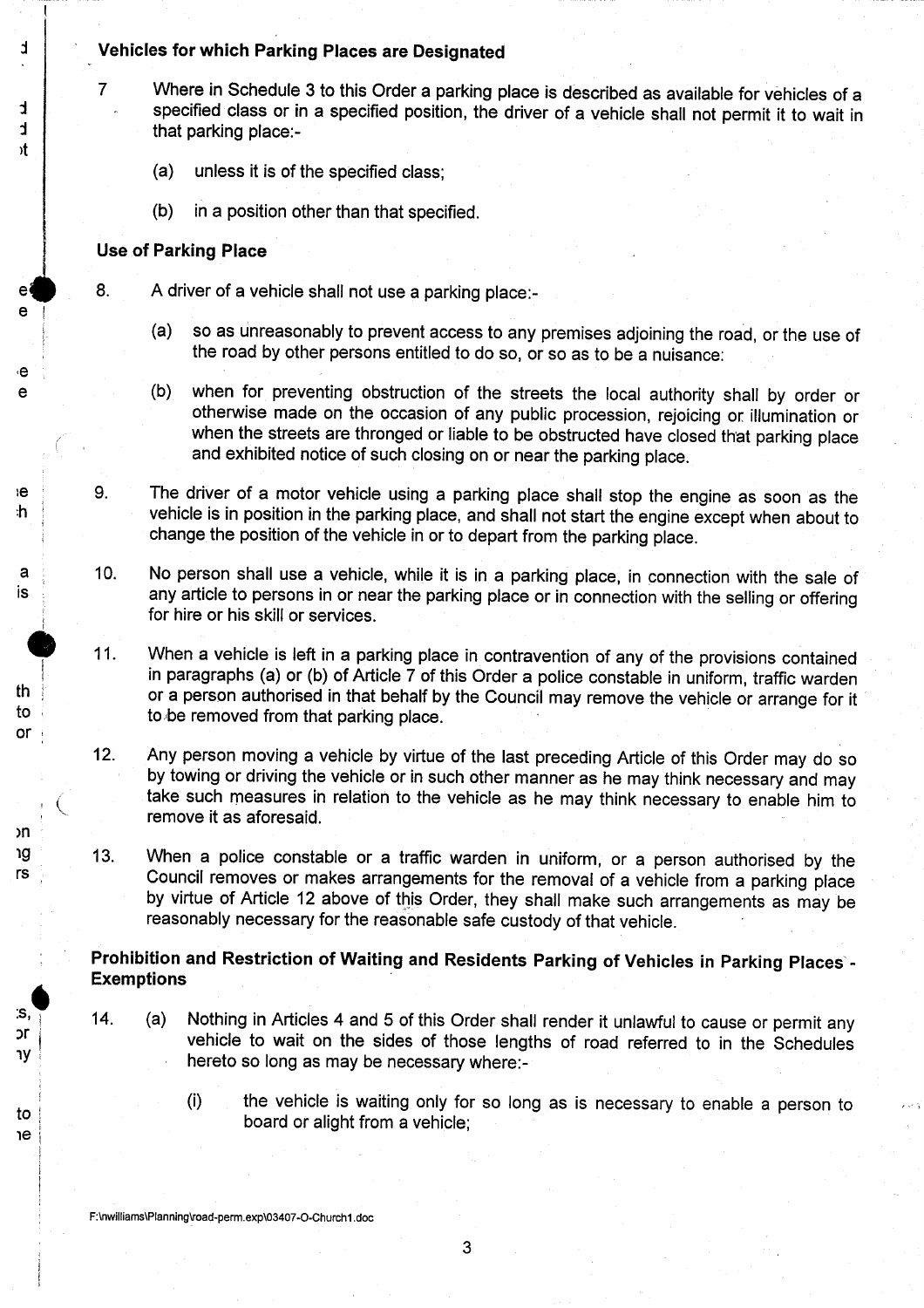- (ii) the vehicle is a vehicle used for fire brigade purposes or any ambulance, or a vehicle (other than a passenger vehicle) in the service of a local authority or a vehicle in the service of a police force in either case being used in pursuance of statutory powers or duties;
- the vehicle is in the service of or employed by the Post Office and is waiting  $(iii)$ while postal packets addressed to premises adjacent to the parking place in which the vehicle is waiting are being unloaded from the vehicle, or having been unloaded therefrom, are being delivered or while postal packets are being collected from premises or posting boxes adjacent to the parking place in which the vehicle is waiting, or is in use in connection with the servicing of telephone kiosks adjacent to the parking place;
- (iv) the vehicle, not being a passenger vehicle, is waiting only for so long as may be reasonably necessary to enable .it to be used for the purpose of any building operation, demolition or excavation in or adjacent to the parking place or the maintenance, improvement or reconstruction of the parking place or the laying, erection, alteration, removal or repair in or adjacent to the parking place of any sewer<sub>-o</sub>or of any main, pipe or apparatus for the supply of gas, water or electricity or any telegraphic line or traffic sign;
- (v) the vehicle not being a passenger vehicle is in actual use in connection with the removal of furniture from one office or dwellinghouse to another or the removal of furniture from such premises to a depository or to such premises from a depository;
- (vi) the vehicle is waiting otherwise than in a parking space if goods are being sold or offered for sale from the vehicle by a person who is licensed by a local authority to sell goods from a stationary pitch situated in the parking place;
- (vii) the vehicle is waiting only for so long as is necessary to enable it to be used in connection with posting or removing advertising material in the form of posters on or from, or cleaning windows or chimneys in, premises adjacent to the parking place in which the vehicle is waiting; or
- (viii) in any other case the vehicle is waiting for the purpose of delivering or collecting goods or merchandise, including, so far as a Bank is concerned, cash or other valuables or valuable securities, or loading or unloading the vehicle at premises adjacent to the parking place in which the vehicle is waiting and the vehicle not being a goods vehicle does not wait for such purpose for more than thirty minutes or for such longer period as a police constable in uniform or a traffic warden may authorise, or, being a goods vehicles does not so wait for more than thirty minutes or such longer period as aforesaid if it is in any part of a parking space;
- (b) Without prejudice to the foregoing provisions of this Order with respect to vehicles left in a parking place in accordance with those provisions, a vehicle may wait on any of the lengths of road described in Schedule 3 to this Order without limitation if the vehicle displays a valid parking permit issued by the Council in respect of that vehicle and is left in a parking place in the streets specified in Schedule 3 to this Order provided that the parking permit holder is a resident.

S.

17

F:\nwilliams\Planning\road-perm .exp\03407-O-Churchl .doc F:\r

4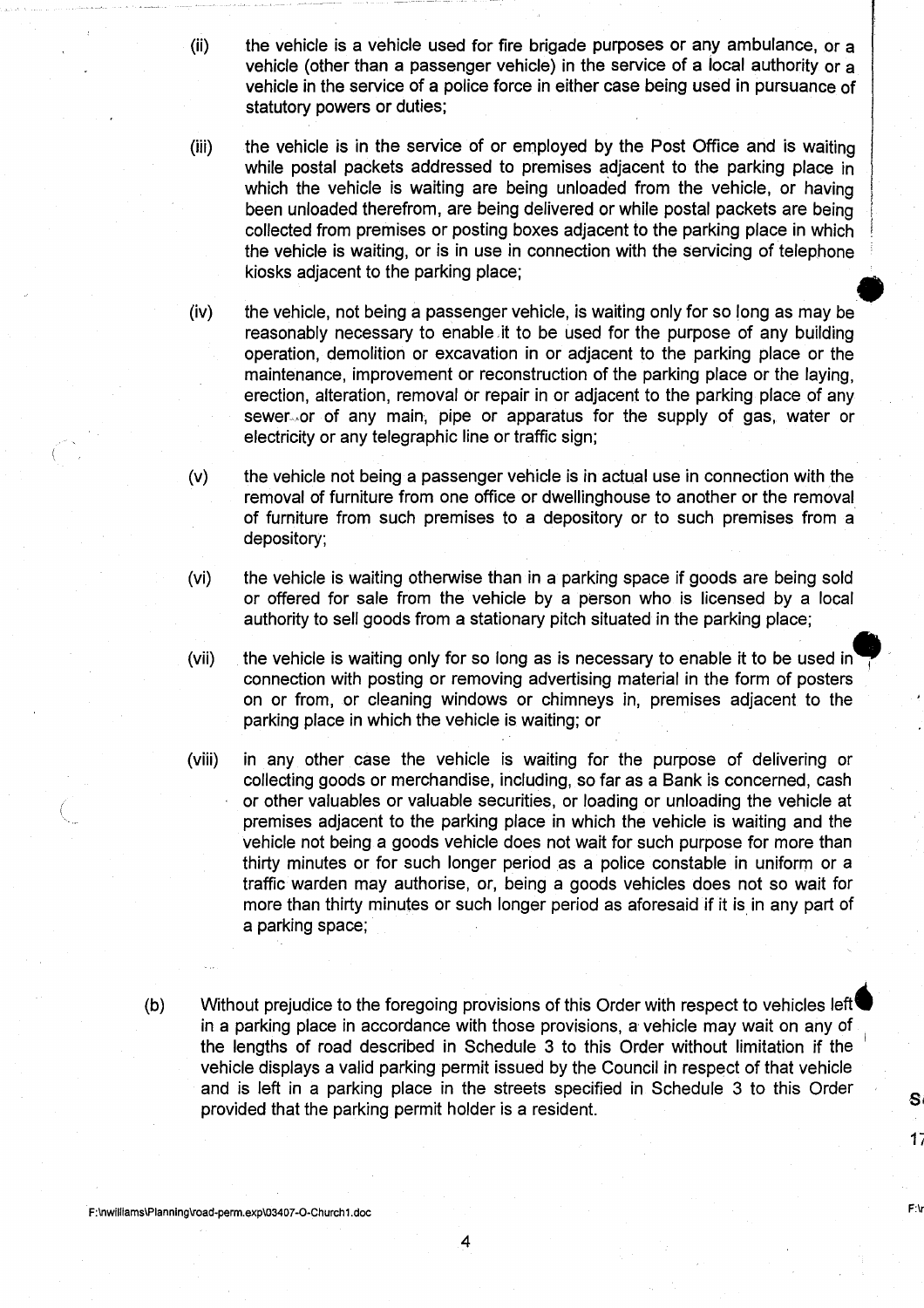(c) Nothing in Article 4 of this Order shall render it unlawful to cause or permit a disabled person's vehicle which displays in the relevant position a disabled person's badge, and a parking disc (on which the driver, or other person in charge of the vehicle, has marked the time at which the period of waiting began) to wait in the said sides of those lengths of road referred to in Schedule <sup>1</sup> for a period not exceeding three hours (not being a period separated by an interval of less than one hour from a previous period of waiting by the same vehicle on the same sides of length of road on the same day).

(d) Nothing in Article 5 of this Order shall render it unlawful to cause or permit a disabled person's vehicle which displays in the relevant position a disabled person's badge, and a parking disc (on which the driver, or other person in charge of the vehicle, has marked the time at which the period of waiting began) to wait in the said sides of those lengths of road referred to in Schedules 2 and 3 without limitation .

# Charge and Display in connection with the use of Parking Permits

- 15.  $(1)$  There will be a charge of £10 per annum for the issue of a parking permit.
	- (2) Subject to the provisions of this Order, the charge in connection with the use of a parking permit issued for the leaving of a vehicle in a parking place shall be payable and shall be indicated by the issue of a parking permit and by the affixing of the parking permit relating to that vehicle in the manner prescribed in paragraph (3) of this Article not later than on the first leaving of the vehicle in a parking place .
	- The manner in which a parking permit shall be affixed to the vehicle shall be as  $(3)$ follows:-

The parking permit shall be affixed to the front windscreen of the vehicle so that all particulars of the parking permit referred to in Article 14(b) of this Order are clearly visible when viewed from the front of the vehicle.

#### Application for and issue of Parking Permits

<sub>or</sub> a or a e of

ting  $\frac{1}{2}$  in  $\lim_{\Omega}$ prie **nich** one

 $y$  be ding the  $\mathbf{f}$ ing, any r or

 $\pm$  the oval m a

sold :ocal

ad in sters  $\cdot$  the

g or cash le at  $\frac{1}{2}$ i the than or a it for art of

s left ny of f the hicle **)rder** 

- 16. (1) Any resident may apply to the Council for the issue to them of one parking permit and any such application should be made on a form issued by and obtainable from the Council and shall include the particulars and information required by such form to be supplied and a parking permit is only available in respect of vehicles of the following class, that is to say a passenger motor vehicle, a light goods vehicle or a motor cycle.
	- (2) The Council may at any time require an applicant for a parking permit or any parking permit holder to produce to an officer of the Council such evidence in respect of an application for a parking permit made to them as they may reasonably call for to verify any particulars or information given to them or in respect of an application for a parking permit made to them as they may reasonably call for to verify that the parking permit is valid.
	- On receipt of an application duly made under the foregoing provision of this Article,  $(3)$ the Council, upon being satisfied that the applicant is a resident and is the owner of a vehicle of the class specified in paragraph (1) of this Article, it shall issue to the applicant a parking permit.

#### Surrender, Withdrawal and Validity of Parking Permits

17. (1) A parking permit holder may surrender a parking permit to the Council at any time and shall surrender a parking permit to the Council on the occurrence of any one of the events set out in paragraph (3) of this Article.

f:\nwilliams\Planning\road-perm .exp\03407-O-Churchl .doc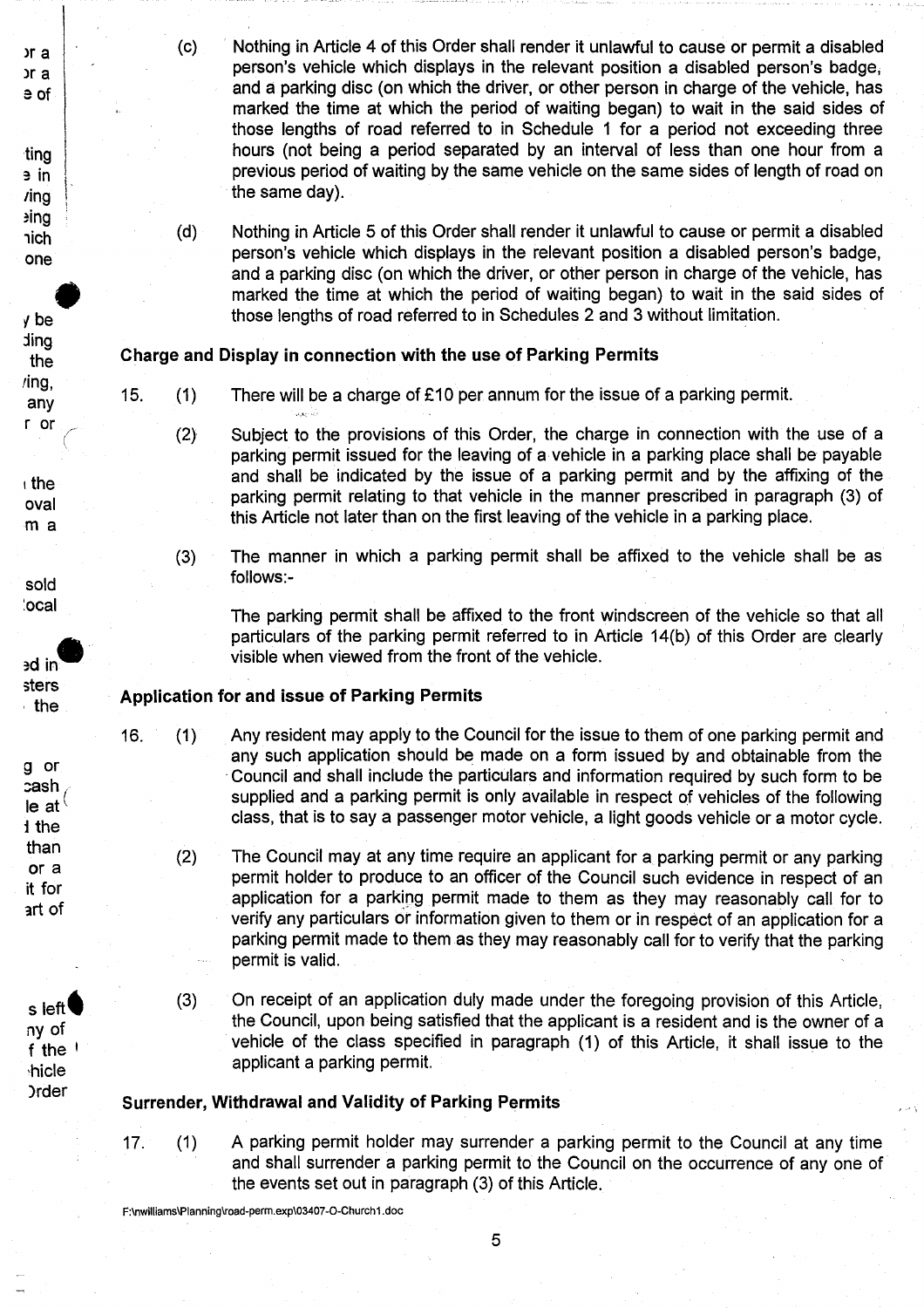- (2) The Council may, by notice in writing served on the parking permit holder by sending the same by recorded delivery service to the parking permit holder at the address shown by that person on the application for the parking permit or at any other address believed to be that person's place of abode, withdraw a parking permit if it appears to the Council that any one of the events set out in paragraphs (3)(a), (3)(b), (3)(d) or (3)(e) of this Article has occurred and the parking permit holder shall surrender the parking permit to the Council within 48 hours of the receipt of the aforementioned notice .
- $(3)$ The events referred to in the foregoing provisions of this Article are:-
	- (a) the parking permit holder ceasing to be a resident;
	- (b) the parking permit holder ceasing to be the owner of the vehicle in respect of which the parking permit was used;
	- $(c)$ the withdrawal of the parking permit by the Council under the provisions of paragraph (2) of this Article;
	- the vehicle in respect of which the parking permit was issued being adapted  $(d)$ or used in such a manner that it is not a vehicle of the class specified in Article 16(1) of this Order;
	- (e) the issue of a duplicate parking permit by the Council under the provisions of Article 18 of this Order.
- (4) Without prejudice to the foregoing provisions of this Article, a parking permit shall cease to be valid at the expiration of the month specified thereon or on the occurrence of any one of the events set out in paragraph 3 of this Article, whichever is the earlier.

#### Application for and issue of Duplicate Parking Permits

- 18. (1) if a parking permit is mutilated or torn or the figures or particulars thereon have become illegible, the parking permit holder shall either surrender it to the Council or apply to the Council for the issue to him of a duplicate parking permit and the Council, upon the receipt of the parking permit, shall issue a duplicate parking permit so marked and upon such issue the parking permit shall become invalid.
	- (2) if a parking permit is lost or destroyed, the parking permit holder may apply to the Council for the issue to him of a duplicate parking permit and the Council, upon being satisfied as to such loss or destruction, shall issue a duplicate parking permit so marked and upon such issue the parking permit shall become invalid.
	- (3) the provisions of this Order shall apply to a duplicate parking permit or application in respect thereof as if it were a parking permit or as the case may be an application in respect thereof.
	- (4) a charge of £5.00 will be payable by the parking permit holder to the Council for the'' issuing of a duplicate parking permit.

#### Form of Parking Permits

- 19. Aparking permit shall be in writing and shall include the following particulars:-
	- (a) the registration mark of the vehicle in respect of which the parking permit was issued; and

F :\nwilliams\Planning\road-perm .exp\03407-O-Church1 .doc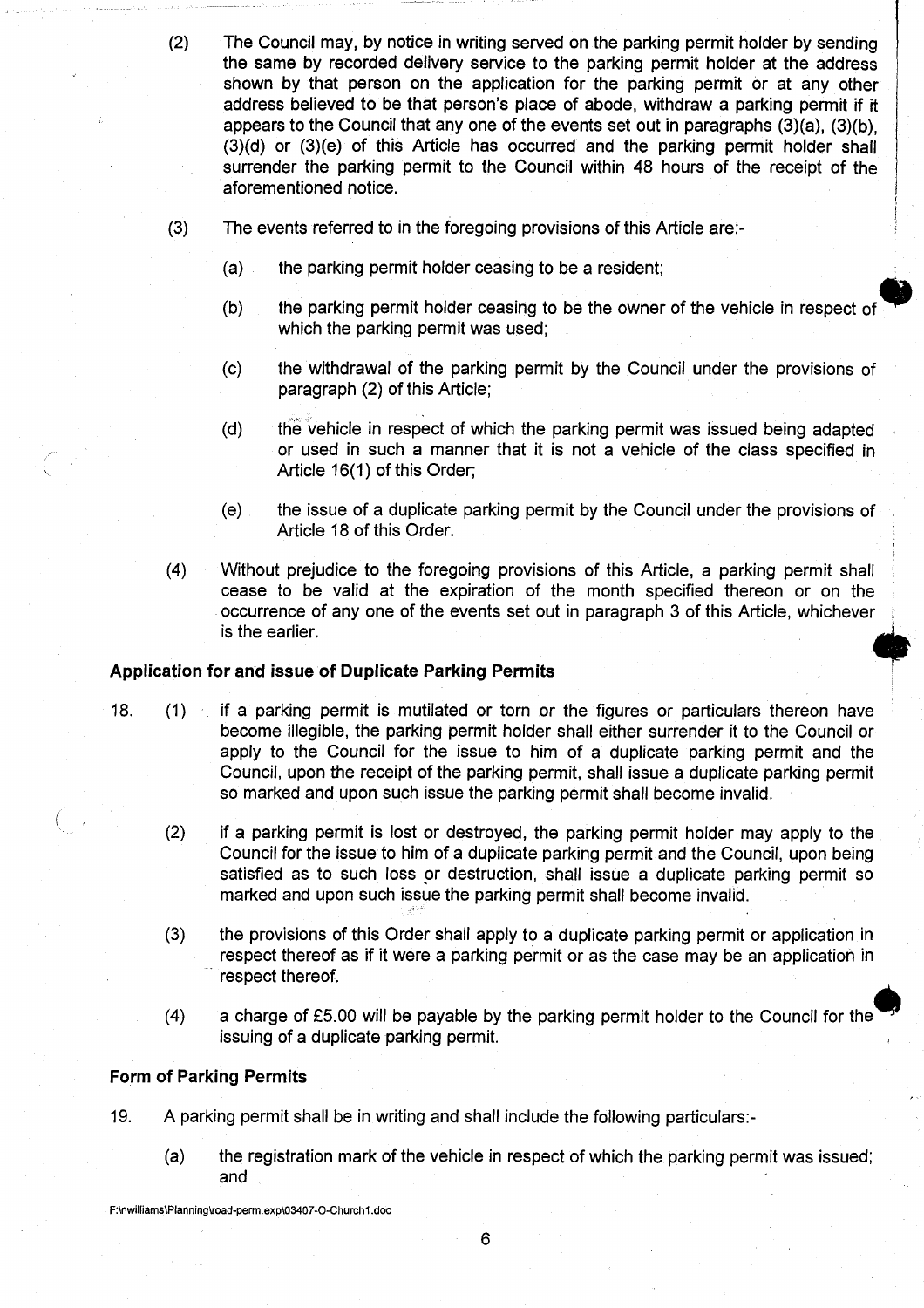- 3 (b) a calendar of the month during which, subject to the provisions of Article<br>s of this Order, the parking permit shall remain valid and of this Order, the parking permit shall remain valid; and
- it  $\vert$  (c) an indication that the parking permit was issued by the Council.<br>),

# II Restriction on removal of Parking Permits

20. Where a parking permit has been displayed on a vehicle in accordance with the provisions of Article 15(3) of this Order, no person, not being the driver of the vehicle, shall remove the parking permit from the vehicle unless authorised to do so by the driver of the vehicle.

# Placing of Traffic Signs

- 21. The Council shall:-
	- (a) cause the limits of each parking place to be indicated on the carriageway by placing and maintaining thereon traffic signs of any size, colour and type prescribed in The Traffic Signs and General Directions 1994: and
- $\mathbf{r}$ :d (b) carry out such other work as is reasonably required for the purposes of the satisfactory operation of a parking place. satisfactory operation of a parking place.

#### Miscellaneous

of

эf

!r

e

i

all ie er

ve or he nit

he ng so

> in in

he

ed:

22. References to any statutory provision herein shall include reference to any statutory modification or re-enactment thereof.

Dated this 26<sup>th</sup> October 2000

THE COMMON SEAL of THE COUNTY OF HEREFORDSHIRE DISTRICT COUNCIL was hereunto affixed BY ORDER

 $M.E.$ Authorised Officer



F:\nwilliams\Planning\road-perm .exp\03407-O-Churchl .doc

7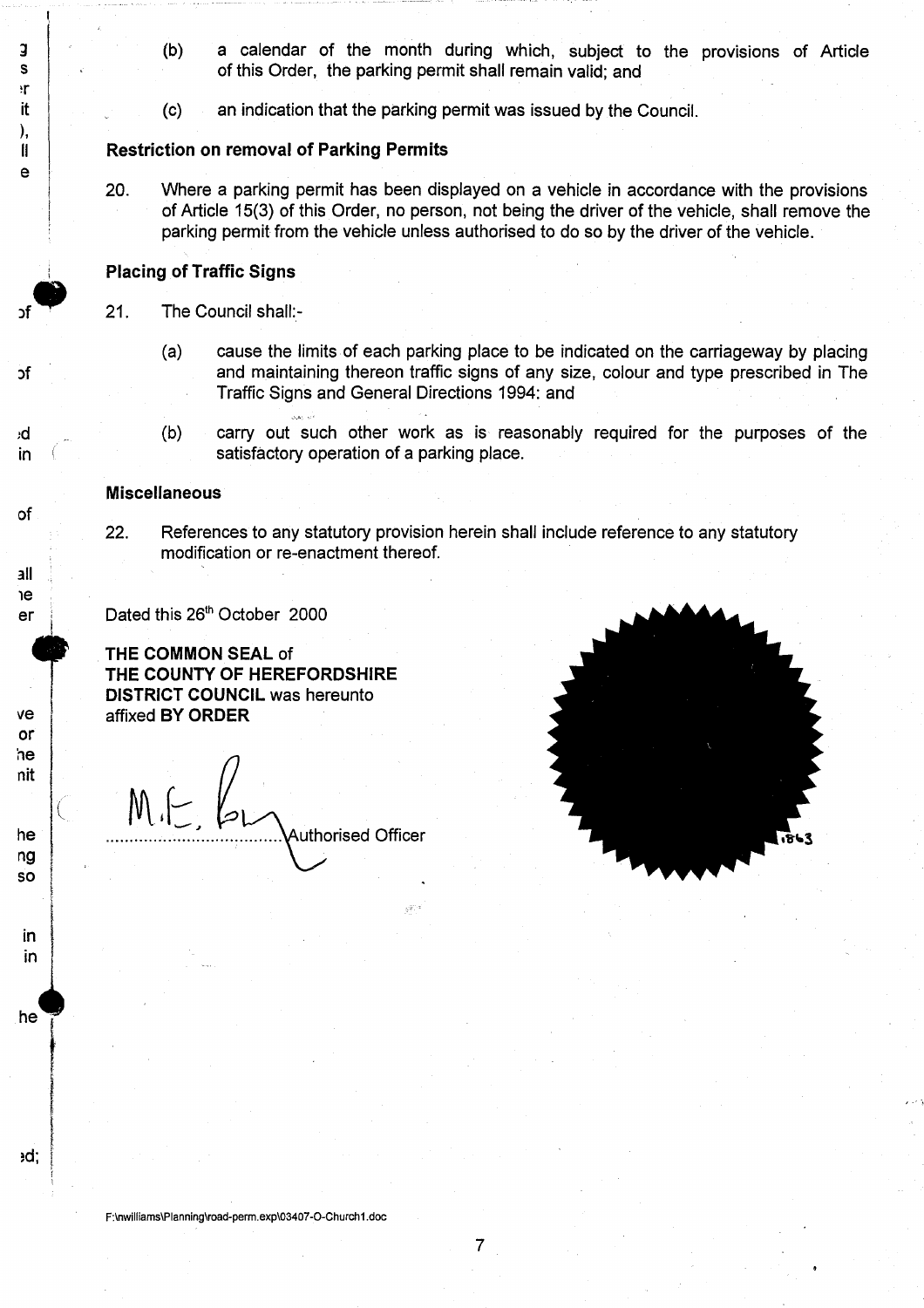# SCHEDULE <sup>I</sup>

ନ୍ତୁ<br>ଦ

 $\Gamma$ 

 $H_0$ 

 $\frac{1}{\sqrt{2}}$ 

eepw

Lengths of roads in Bromyard.

#### PROHIBITION OF WAITING AT ANY TIME

Church Street - West side

- from a point <sup>115</sup> metres north of its junction with Rowberry Street for <sup>a</sup> distance of <sup>20</sup> metres in a northerly direction.
- from a point 175 metres north-east of its junction with Rowberry Street in a north-easterly direction to its junction with Station Trading Estate.

Church Street - East side

from a point 134.4 metres north of its junction with Sherford Street in a north-easterly direction to its junction with Station Trading Estate.

# SCHEDULE <sup>2</sup>

# WAITING LIMITED TO <sup>2</sup> HOURS, NO RETURN WITHIN <sup>2</sup> HOURS <sup>8</sup> AM TO 6 PM MONDAY TO SATURDAY INCLUSIVE

Church Street - West side

- from a point 12 metres north of its junction with Rowberry Street for a distance of 83 metres in a northerly direction.
	- from a point 135 metres north of its junction with Rowberry Street for a distance of 40 metres in a north-easterly direction.

# SCHEDULE <sup>3</sup>

# FOR ANY CLASS OF VEHICLE SPECIFIED IN ARTICLE 16(1) RESIDENTS PARKING EXEMPTION - MONDAY TO SATURDAY INCLUSIVE (WAITING NOT LIMITED)

Church Street - West side

- from a point 12 metres north of its junction with Rowberry Street for a distance of 83 metres in a northerly direction.
	- from a point 135 metres north of its junction with Rowberry Street for a distance of 40 metres in a north-easterly direction.

F:\nwilliams\Planning\road-perm.exp\03407-O-Church1.doc